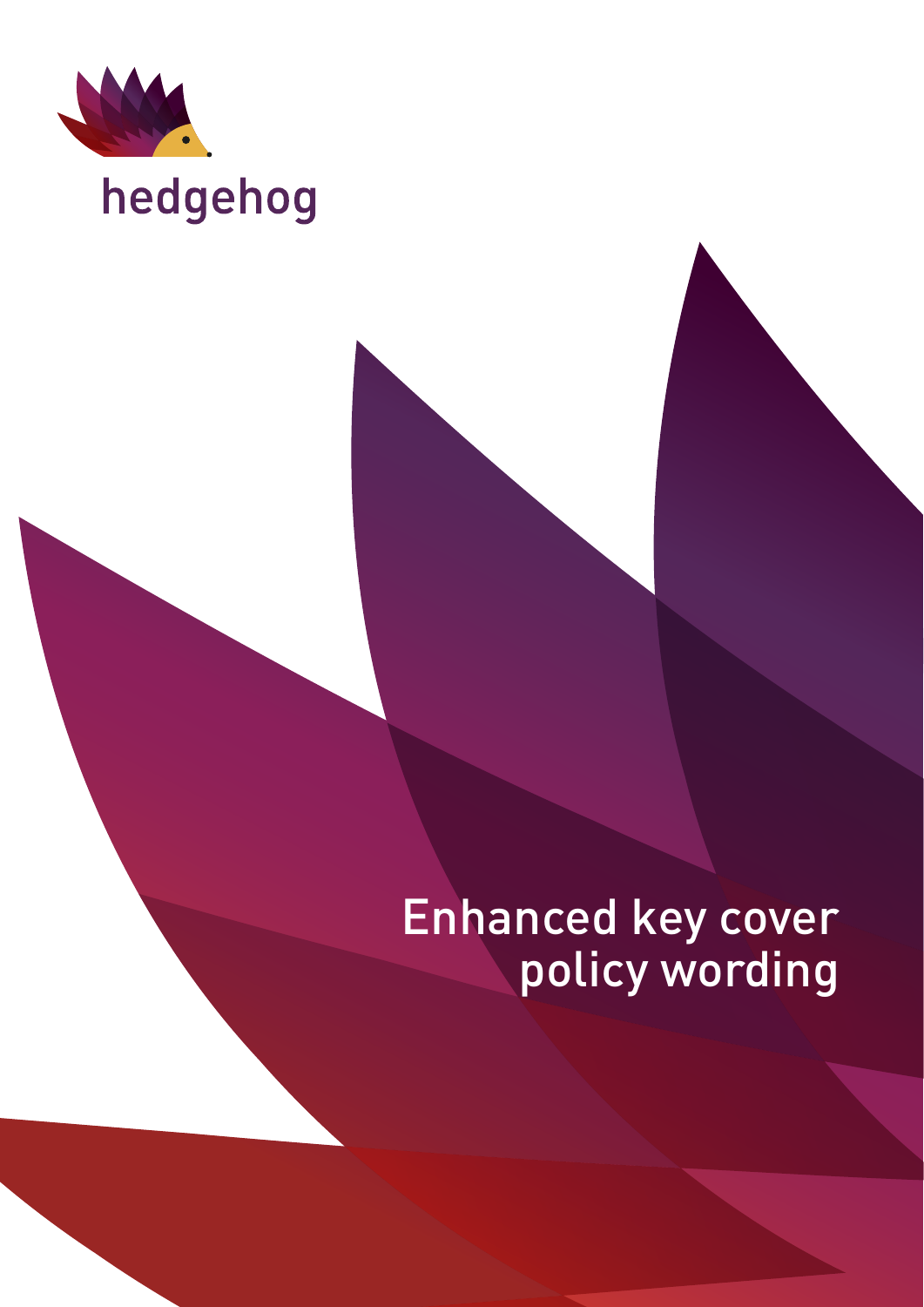### Who is your insurer?

This insurance has been arranged by Hedgehog and is underwritten by Inter Partner Assistance S.A. UK Branch, with a registered office at 106-118 Station Road, Redhill, RH1 1PR. Inter Partner Assistance S.A. UK Branch is a Branch of Inter Partner Assistance S.A. (Financial Conduct Authority registration number 202664), which is a Belgian firm authorised by the National Bank of Belgium under number 0487. Deemed authorised by the Prudential Regulation Authority. Subject to regulation by the Financial Conduct Authority and limited regulation by the Prudential Regulation Authority. Details of the Temporary Permissions Regime, which allows EEA-based firms to operate in the UK for a limited period while seeking full authorisation, are available on the Financial Conduct Authority's website.

Hedgehog Limited is the intermediary offering products and services from various insurers to meet **your** needs and is authorised and regulated by the Gibraltar Financial Services Commission (permission number 23626), and subject to limited regulation by the Financial Conduct Authority under firm reference 845706. Hedgehog Limited is registered in Gibraltar (Company Number: 115412).

The Claims helpline is operated by AXA Assistance and the policy is administered by URIS Group Limited on behalf of the **insurer**. URIS Group Limited are authorised and regulated by the Financial Conduct Authority (FCA) number 307332.

This document sets out the terms and conditions of **your** cover and it is important that **you** read it carefully. If there is anything **you** do not understand, please contact the **administrator**.

### What is covered?

In the event of any of the Insured Incidents, **we** will reimburse **you** up to the **policy limit** stated and AXA Assistance will assist with the arrangements for replacing **your keys** and **locks**, opening of safes or onward transportation.

# IMPORTANT

AXA Assistance will provide **you** with assistance by arranging **key** or **lock**, repair or replacement, or onward transportation as appropriate. Please note that **you** will be responsible for all costs in the first instance and the **administrator** will reimburse these costs once **your** claim has been validated.

Providing assistance is a service only and does not pre-qualify **your** claim for reimbursement of costs. Reimbursement is subject to **you** providing the original invoice(s), receipt(s), any relevant crime reference number and complying with all other terms and conditions of this insurance. All costs not covered under the terms of this policy must be met and paid for by **you**.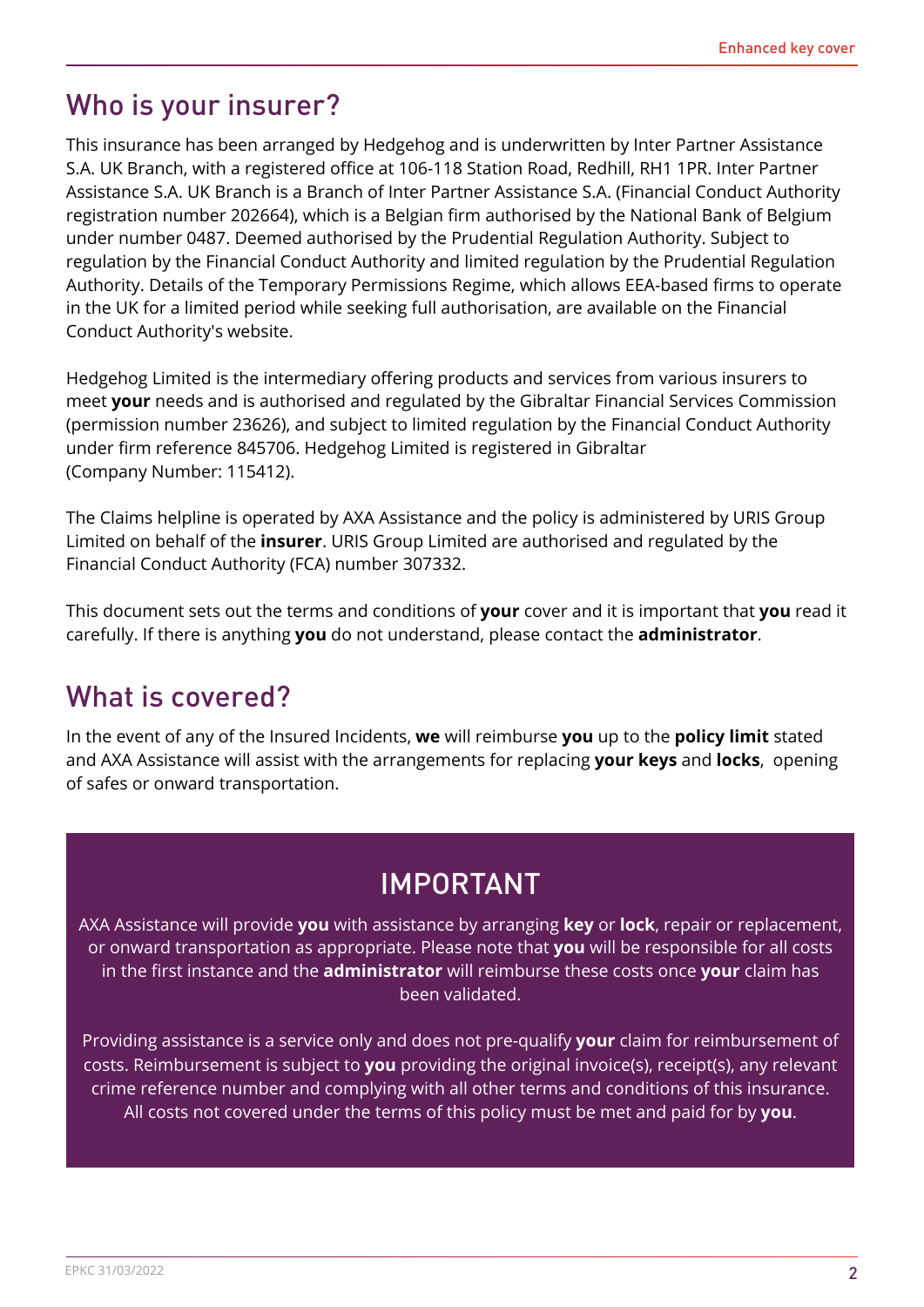### **Definitions**

The following terms have the meaning given below wherever they appear in **bold** in this policy.

#### **Administrator**

URIS Group Limited at Quay Point, Lakeside Boulevard, Doncaster, DN4 5PL. URIS Group Limited is authorised and regulated by the Financial Conduct Authority, number 307332 and Davies Group Limited, who handle claims on behalf of the **insurer**.

#### **Home**

**Your** main and permanent place of residence in the **United Kingdom**, comprising a private dwelling (for example: house, bungalow, maisonette or flat) used for domestic purposes only, including any garages, outbuildings, sheds and gates surrounding or next to **your** home.

#### **Insurer/We/Us/Our**

Inter Partner Assistance, S.A. UK Branch and AXA Assistance (UK) Ltd, both of The Quadrangle, 106-118 Station Road, Redhill, Surrey, RH1 1PR.

#### **Keys**

**Your vehicle** (including reprogramming of immobilisers and alarms), **home** and office (including security safe) keys or key cards.

#### **Locks**

The locks associated with the **keys** covered under this policy.

#### **Motor insurance policy**

The **motor insurance policy** that has been issued to **you** by Hedgehog.

#### **Optional extras policy schedule**

The document issued to **you** for the **vehicle** insured by Hedgehog which forms part of this policy.

#### **Period of insurance**

This policy will run concurrently with **your motor insurance policy** for a maximum of 12 months. If **you** arranged this policy after the start date of **your motor insurance policy** cover will be provided from the date **you** bought it and will end on the expiry date of **your motor insurance policy**.

#### **Policy holder**

The person named on the **optional extras policy schedule**.

#### **Policy limit**

The total amount payable, under this policy, in respect of each Insured Incident and in total for all Insured Incidents in any **period of insurance** is £1,500 including VAT.

#### **Stranded**

If **you** are stranded more than 5 miles from **home**.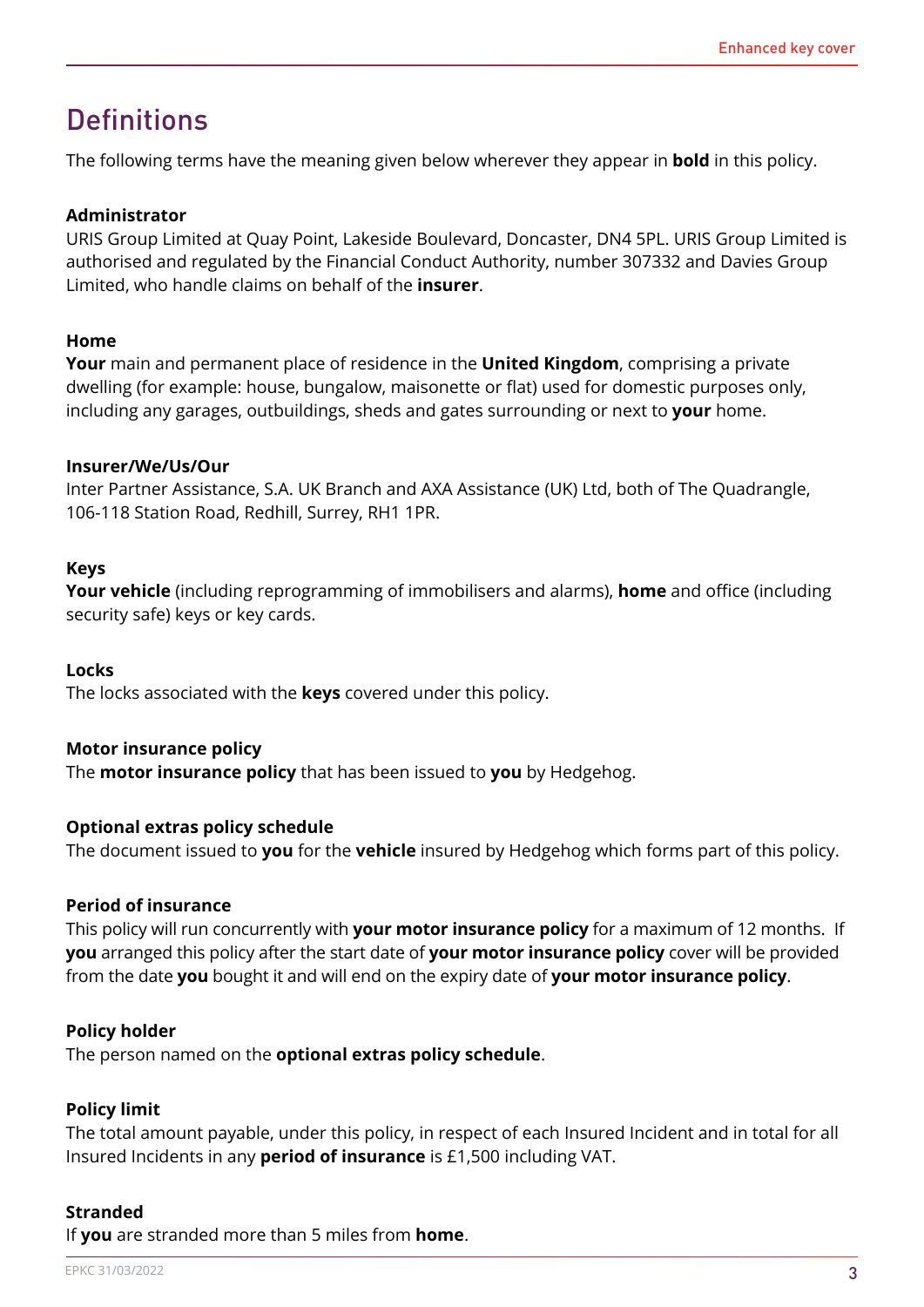#### **United Kingdom, UK**

Means England, Scotland, Wales, Northern Ireland, the Channel Islands and the Isle of Man.

#### **Vehicle**

Private motor vehicle, light commercial vehicles (up to a weight of 3.5 tonnes), motorbikes, motor home or mobility scooter.

#### **You/Your**

The person named on the **optional extras policy schedule** or any immediate member of the **policy holder's** family residing at the same address as the **policy holder** during the **period of insurance**.

### Insured incidents

- 1. Theft, damage or loss of **your keys** if **your keys** are stolen, damaged or lost anywhere in the **UK**, **you** must report this to AXA Assistance who will arrange for a suitable contractor to attend the scene. All stolen **keys** must be reported to the police and a crime reference number obtained. Upon validation of **your** claim **we** will reimburse **you** for the cost of **your key** or **lock** replacement up to the **policy limit**. If **your keys** are found **we** will contact **you** to discuss the appropriate action.
- 2. Broken or locked in **keys** If **your keys** are locked in **your vehicle**, **home** or office or broken in any **lock** denying **you** access to **your** property or **vehicle**, **you** must report this event to AXA Assistance who will arrange for a suitable contractor to attend the scene. Upon validation of **your** claim **we** will reimburse **you** for the cost of gaining access and if necessary provide reimbursement for up to 3 replacement **home keys**, up to 2 replacement **vehicle keys**, or repair or replacement of the damaged **lock**, up to the **policy limit**.
- 3. **Stranded** due to theft, damage or loss of **your keys** If **you** are **stranded** by theft or loss of **your vehicle keys** and have no access to **your vehicle we** will pay £75 per day including vat for **vehicle** hire, for up to 3 days. As an alternative, reasonable public transport or taxi fares may be reimbursed. AXA Assistance must be notified of the circumstances before any costs are incurred and any car hire must be arranged through them.

### How to make a claim

Please read the insured incidents, claims conditions and what **we** will not cover sections to ensure the incident is covered under the terms of this policy.

If **you** believe **your** claim to be valid then please telephone AXA Assistance on **0333 344 2767** as soon as possible quoting Hedgehog and assistance will be arranged for **you**. Please note all stolen **keys** must be reported to the police and a crime reference number obtained.

For validation of **your** claim and reimbursement of costs incurred please forward the original invoice(s), receipt(s) and the relevant crime reference number to Niche Claims, PO Box 1392, Preston, PR2 0XE. Any queries or for further information please telephone the Key helpline on **0333 344 0742**.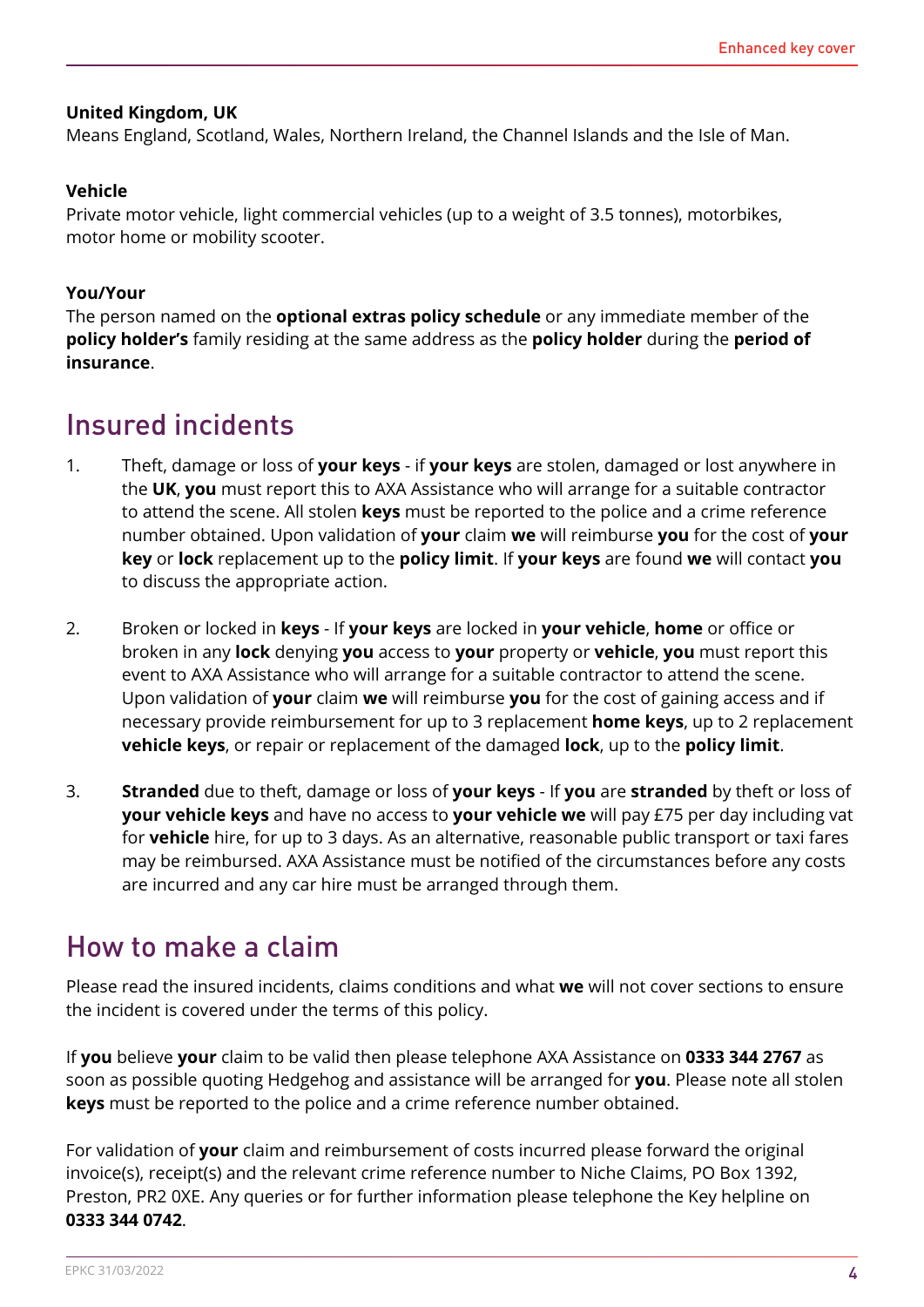# Claims conditions

- 1. All lost or stolen **keys** or **keys** locked in **your vehicle**, **home** or office or broken in a **lock** must be reported to AXA Assistance on **0333 344 2767** as soon as possible. The key helpline is open 24 hours a day, 7 days a week, 365 days of the year.
- 2. The police must be notified of all stolen **keys** as soon as possible and a crime reference number obtained.
- 3. All costs for any services rendered must be met by **you** and **you** must forward the original detailed invoice(s), receipt(s) and crime reference number to **us** as soon as possible. Providing **your** claim is within the terms of this policy **we** will validate **your** claim and reimburse **your** outlay up to the **policy limit**.
- 4. Claims for reimbursement of public transport or taxi fares will be assessed individually. For journeys of 15 miles and over, the mode of transport should usually be a bus or train unless **you** are physically unable to use public transport. For other journeys, usually, up to 15 miles, a taxi would be acceptable. All receipts and tickets for the driver and any passengers must be retained.
- 5. **You** must take care to avoid anything which may result in a claim under this policy.

### What we will not cover

- 1. Any claim for theft of **keys** which are not reported to the police and where a crime reference number has not been obtained.
- 2. Any claims for public transport or taxi fares with no valid receipts or tickets.
- 3. Any car hire not arranged via AXA Assistance.
- 4. Any claim for replacing **locks** when only parts need changing.
- 5. Any claim for damage to **locks** by wear and tear, mechanical or electrical breakdown, cleaning, repairing, restoring or anything which happens gradually.
- 6. Any claim for additional or duplicate **keys** in excess of 3 replacement **home keys**, or 2 replacement **vehicle keys**.
- 7. Any claim for loss or damage caused by any act of war, invasion or revolution.
- 8. **Locks** that are damaged prior to the loss or theft of **keys**.
- 9. Replacement **locks** or **keys** of a higher standard or specification than those replaced.
- 10. Charges or costs incurred where AXA Assistance arranges for the attendance of a contractor at a particular location and **you** fail to attend.
- 11. Charges or costs incurred where **you** make alternative arrangements with a third party once AXA Assistance has arranged for a contractor to attend a particular location unless otherwise agreed by **us**.
- 12. **We** will not provide cover, pay any claim or provide any benefit if doing so would expose us to any sanction, prohibition or restriction under United Nations resolutions or the trade or economic sanctions, laws or regulations of the European Union, **United Kingdom** or United States of America.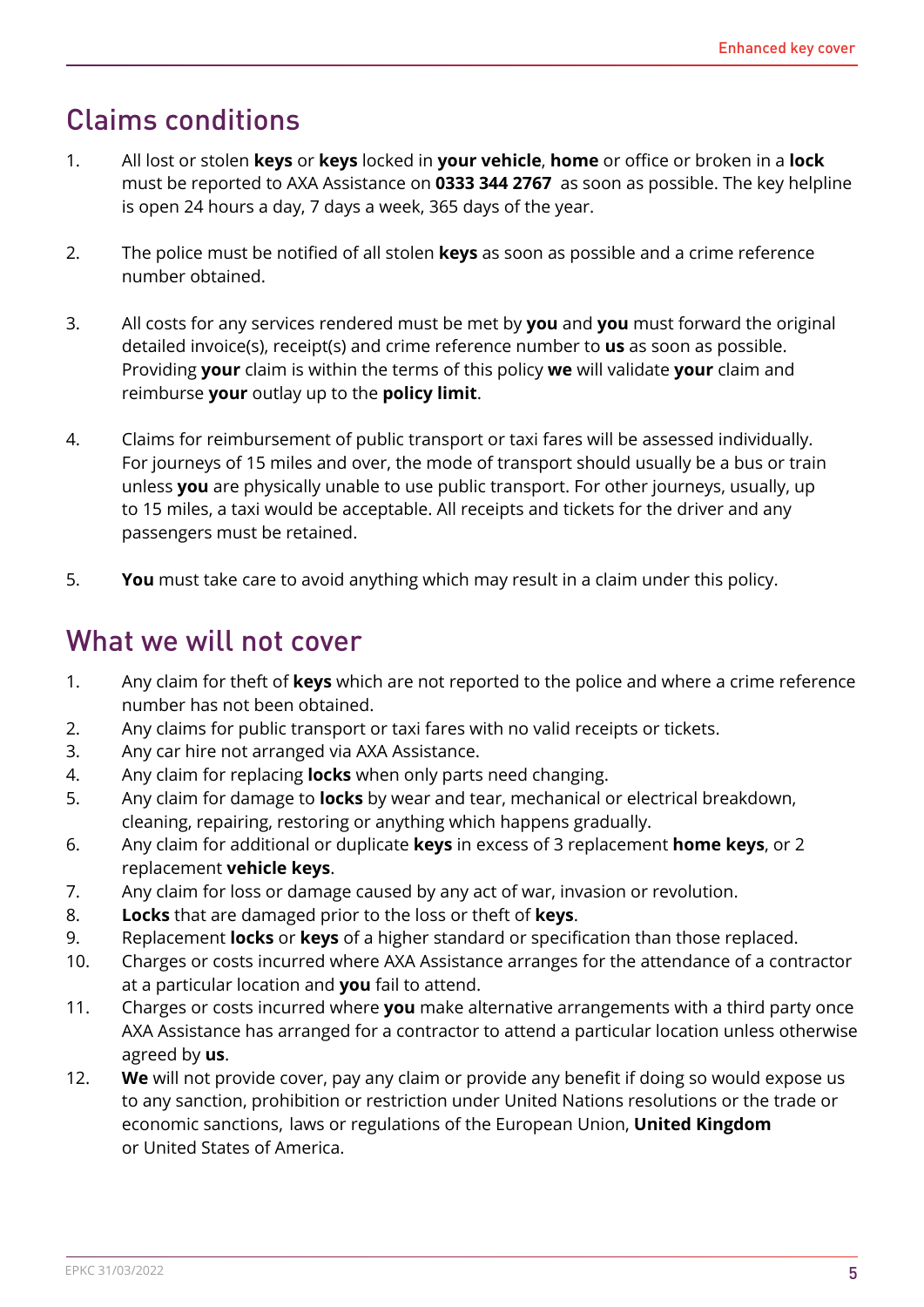## Geographical limits

This policy is only in effect within the boundaries of the **United Kingdom**.

### Termination of cover

This insurance cover shall automatically terminate upon the first to occur of the following:

- The expiry of the **period of insurance**;
- Upon a change of address from the one stated on **your optional extras policy schedule** where **we** have not been informed;
- Upon cancellation of the policy by **you** or **us**;
- If **you** do not pay the premium; or
- If **your motor insurance policy** is cancelled for any reason.

# Cancelling this policy

**You** will have 14 days from policy inception or receiving the policy document (if later) to cancel this policy with a full refund of premium. **You** can cancel **your** policy at <www.hedgehoginsurance.com>. No refund of premium will be made if **you** terminate this policy having made a claim during the initial 14 day period. No refund will be given for any cancellation notified to Hedgehog outside the initial 14 day period.

The **insurer** may cancel this insurance at any time by providing 14 days written notice to **you** at **your** own **home** address for the following reasons:

- If **you** fail to make payment of premiums, having been reminded of the need to do so;
- If **you** refuse to allow **us** reasonable access to **your** property (**home**, **vehicle** etc) in order to provide the services **you** have requested under this policy or if **you** fail to co-operate with **our** representatives;
- **You** make or try to make a fraudulent claim under **your** policy;
- **You** are abusive or threatening towards **our** staff;
- **You** repeatedly or seriously break the terms of this policy; or
- If **you** otherwise cease to comply with the terms and conditions of this policy in any significant respect.

If the **insurer** cancels the policy for any of these reasons, no refund of premium shall be made.

This policy runs concurrently with **your motor insurance policy**. If **your motor insurance policy** is cancelled for any reason this policy will be cancelled too.

## Changing your address

If **you** change **your** address from the one stated on **your optional extras policy schedule you** must advise Hedgehog immediately. **You** can do this at <www.hedgehoginsurance.com>.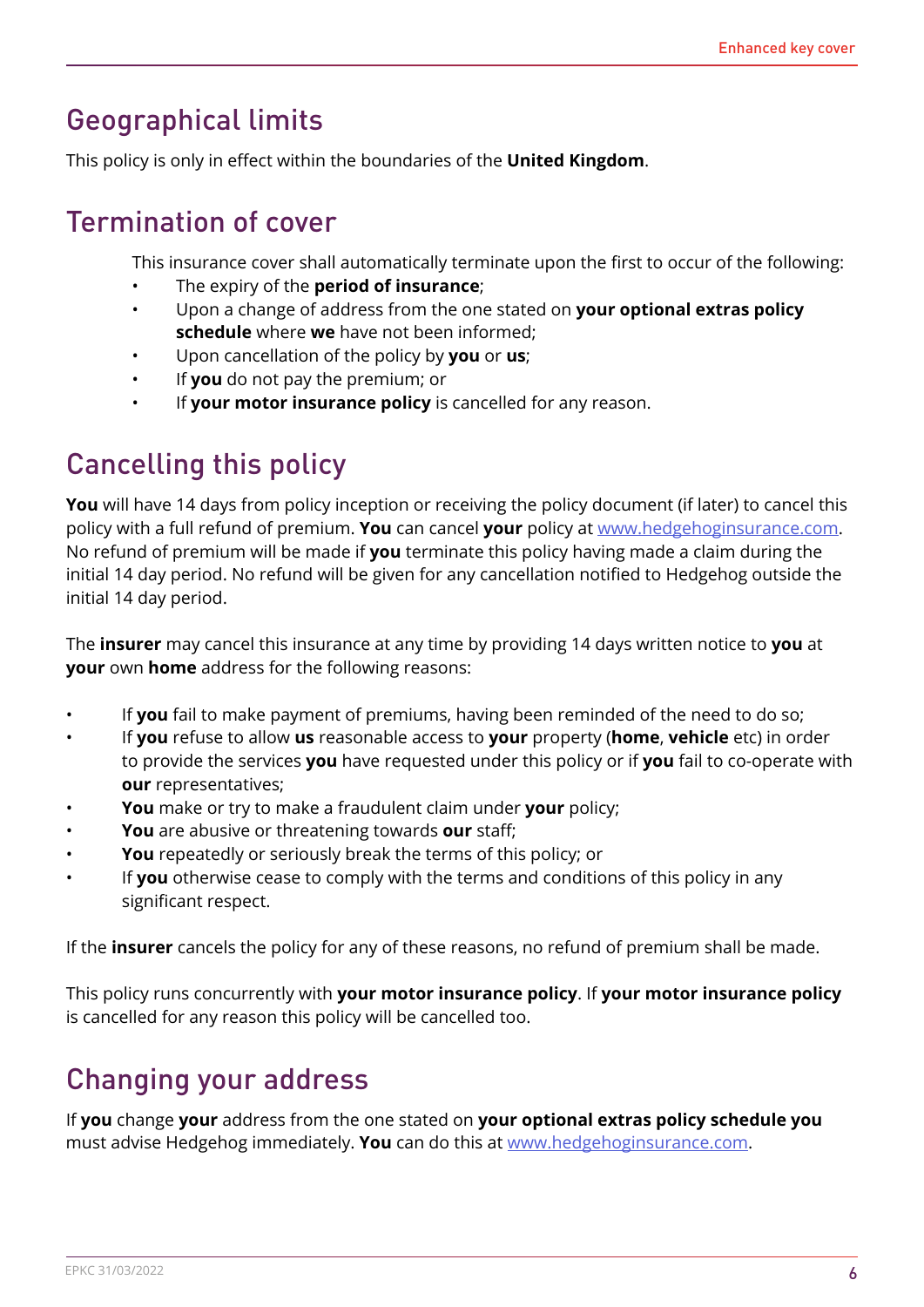### Law

The law that applies to this insurance policy is English law.

# Fraud

All cover under this insurance is forfeited if a fraudulent claim is made by **you**.

# Data protection

Please read the paragraphs below, which define how Hedgehog and the **insurer** use information about **you** for the purpose of providing **you** with insurance services and additional products and services. Hedgehog and the **insurer** appreciate the importance of the protection, confidentiality and security of **your** information.

Details of **you**, **your** insurance cover under this policy and claims will be held by **us** (acting as data controllers) for underwriting, policy administration, key insurance claims handling, complaints handling, sanctions checking and fraud prevention purposes, subject to the provisions of applicable data protection law and in accordance with the assurances contained in **our** website privacy notice (see below).

**We** collect and process these details as necessary for performance of **our** contract of insurance with **you** or complying with **our** legal obligations, or otherwise in **our** legitimate interests in managing **our** business and providing **our** products and services.

These activities may include:

- a. Use of sensitive information about the health or vulnerability of **you** or others involved in **your** key insurance claim, in order to provide the services described in this policy.
- b. Disclosure of information about **you** and **your** insurance cover to companies within the AXA group of companies, to **our** service providers and agents in order to administer and service **your** insurance cover, to provide **you** with emergency key assistance, for fraud prevention, to collect payments, and otherwise as required or permitted by applicable law;
- c. Monitoring and/or recording of **your** telephone calls in relation to cover for the purposes of record-keeping, training and quality control;
- d. Obtaining and storing any relevant and appropriate photographic evidence of the condition of **your** property which is the subject of the claim or any information submitted to substantiate the claim, or for the purpose of providing services under this policy, sending **you** feedback requests or surveys relating to **our** services, and other customer care communications.

**We** will separately seek **your** consent before using or disclosing **your** personal data to another party for the purpose of contacting **you** about other products or services (direct marketing). Marketing activities may include matching **your** data with information from public sources, for example government records of when **your** MOT is due, in order to send **you** relevant communications. **You** may withdraw **your** consent to marketing at any time, or opt-out of feedback requests, by contacting the Data Protection Officer (see contact details below).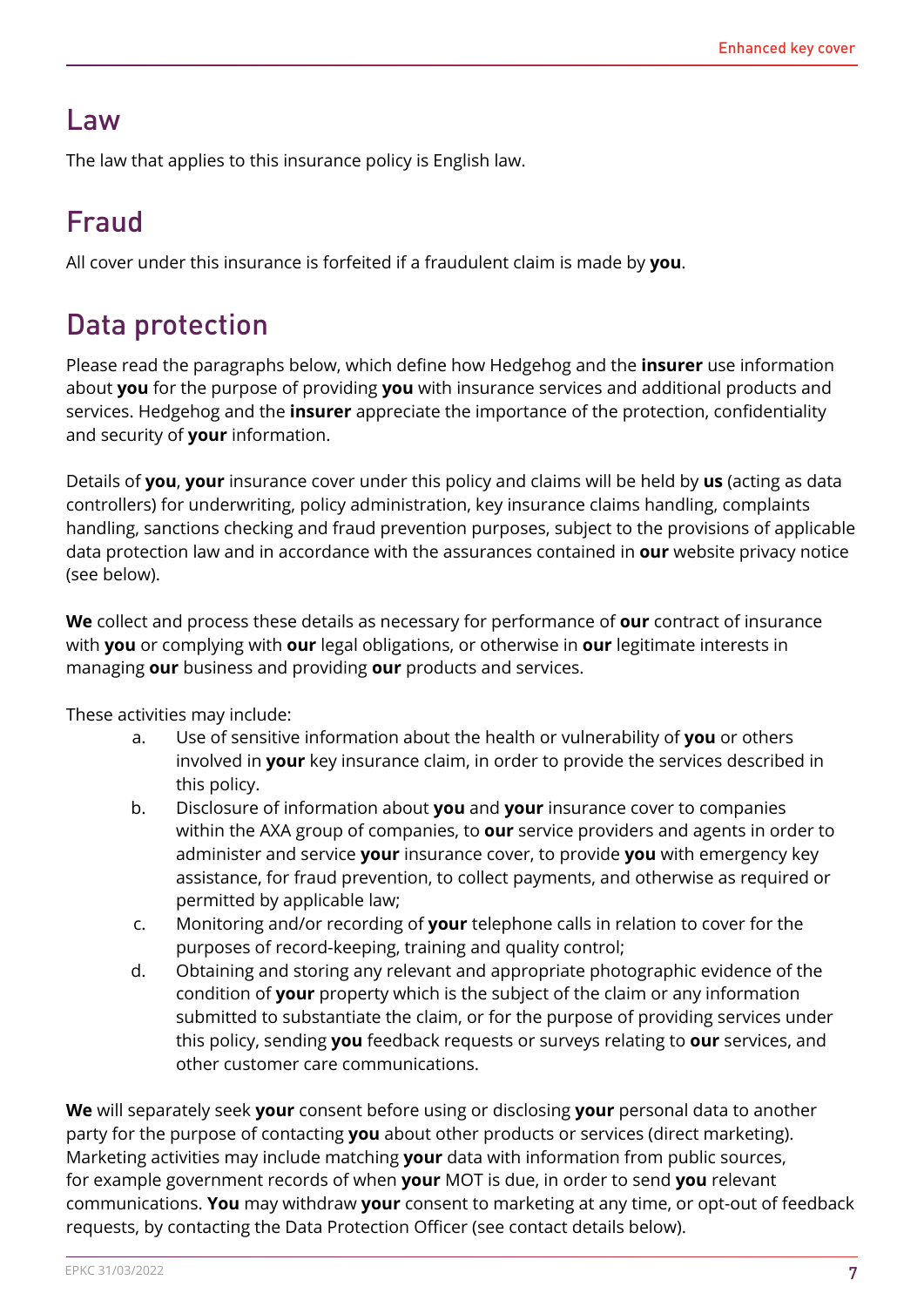**We** carry out these activities within the **UK** and the European Economic Area (the European Union plus Norway, Liechtenstein and Iceland) and Switzerland, across which the data protection laws provide a similar level of protection.

By purchasing this policy and using our services, you acknowledge that we may use your personal data, and consent to our use of sensitive information, as described above. if you provide us with details of other individuals, you agree to inform them of our use of their data as described here and in our website privacy notice (see below).

You are entitled on request to a copy of the information we hold about you, and you have other rights in relation to how we use your data (as set out in our website privacy notice - see below). Please let us know if you think any information we hold about you is inaccurate, so that we can correct it. If you want to know what information is held about you by Inter Partner Assistance or AXA Assistance, or have other requests or concerns relating to our use of your data, please write to us at:

> Data Protection Officer The Quadrangle 106-118 Station Road Redhill RH1 1PR UK Email: [dataprotectionenquiries@axa-assistance.co.uk](Mailto: dataprotectionenquiries@axa-assistance.co.uk)

**Our** full data privacy notice is available at: [www.axaassistance.co.uk.](www.axaassistance.co.uk) Alternatively, a hard copy is available from **us** on request.

## Personal information

By purchasing Hedgehog products and services, **you** agree that Hedgehog and the **insurer** may:

- a) Disclose and use information about **you** and **your** insurance cover to companies within the AXA group of companies, to its service providers and agents in order to administer and service **your** insurance cover, collect payments for fraud prevention and otherwise as required by applicable law.
- b) Monitor and/or record **your** telephone calls in relation to cover to ensure consistent servicing levels and account operation;
- c) Undertake all of the above within and outside the **United Kingdom** and the European Union. This includes processing **your** information in other countries in which data protection laws are not as comprehensive as in the European Union. However, Hedgehog and the **insurer** have taken appropriate steps to ensure the same (or equivalent) level of protection for **your** information in other countries, as there is in the European Union.

If **you** want to know what information is held about **you** by Hedgehog please write to: Niche Claims, PO Box 1392, Preston, PR2 0XE. **`**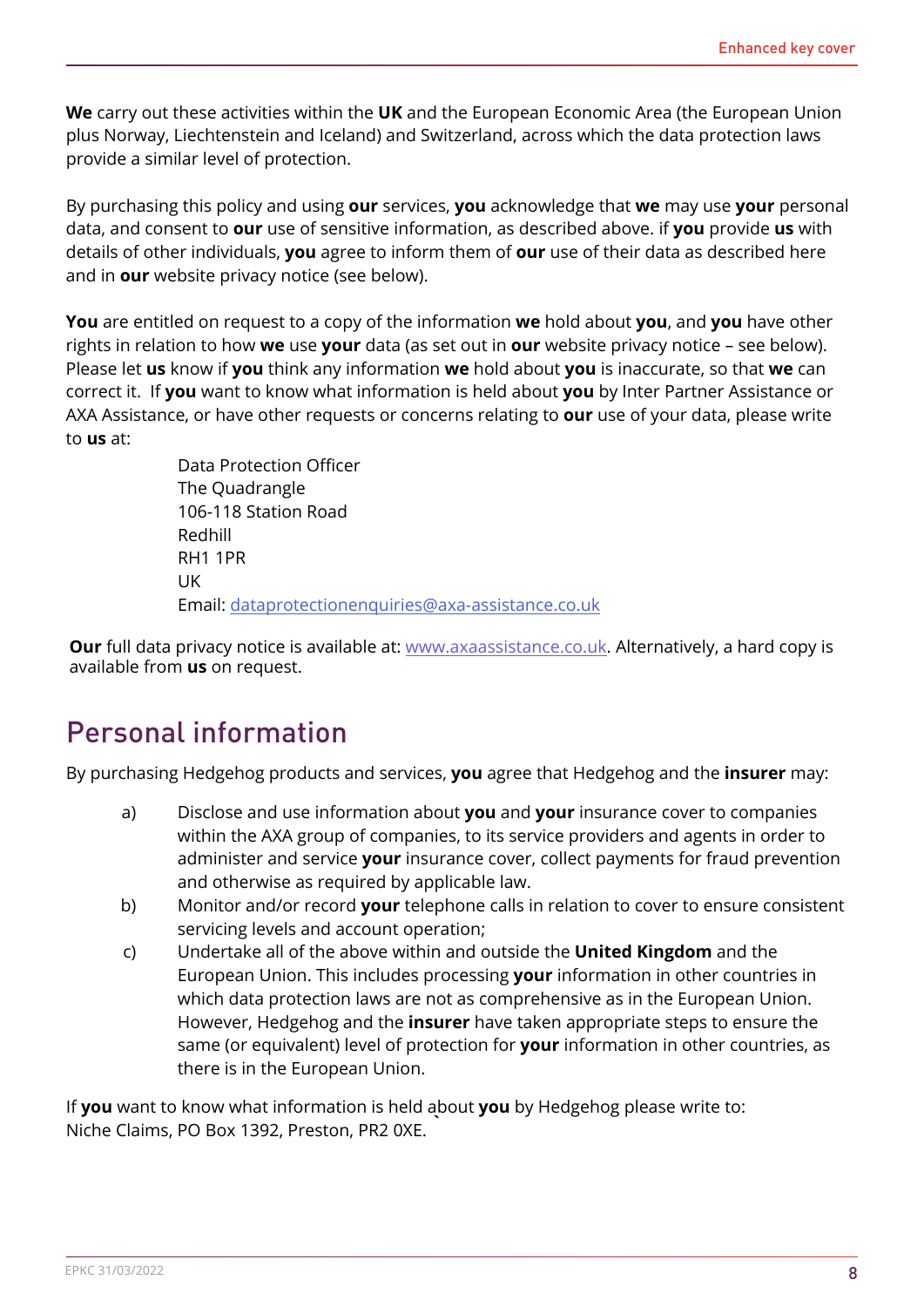If **you** want to know what information is held about **you** by the **insurer**, please write to **us** at:

Data Protection Officer The Quadrangle 106-118 Station Road Redhill RH1 1PR

There may be a charge for this service, as permitted by law. Any information which is found to be incorrect will be corrected promptly. Information about **you** is only held for so long as it is appropriate for the above.

### Customer service & complaints

This complaints procedure does not affect **your** legal rights.

#### **Questions or complaints about the sale of your policy**

If **you** have a question or concern about, or **you** wish to make a complaint about, how **your** policy was sold to **you** (including the information **you** were given before **you** bought the policy), or about the general service **you** received, please visit<www.hedgehoginsurance.com> where **you** can complete an online complaint form. If Hedgehog cannot settle **your** complaint, **you** may be able to refer it to the Financial Ombudsman Service.

#### **Questions or complaints about your policy or the handling of your claim**

The aim is to provide **you** with a high quality service at all times. Every effort will always be made to sort out any enquiry or problem that **you** may have. If **you** have any questions or concerns about **your** policy or the handling of a claim **you** should, in the first instance, contact the **administrator** by:

- Email at: [specialistclaims@davies-group.com](Mailto: motor@directgroup.co.uk);
- Telephone on **0333 344 0742**;
- Writing to the **administrator** at: Niche Claims, PO Box 1392, Preston, PR2 0XE.

If the **administrator** cannot settle **your** complaint, **you** may be able to refer it to the Financial Ombudsman Service by:

- Email at [complaint.info@financial-ombudsman.org.uk](Mailto: complaint.info@financial-ombudsman.org.uk);
- Telephone on **0800 0234 567** from a landline or **0300 1239 123** from a mobile;
- Writing to: The Financial Ombudsman Service, Exchange Tower, London E14 9SR;
- Web: <www.financial-ombudsman.org.uk>.

Further details will be provided at the appropriate stage of the complaints process. None of the above affects **your** statutory rights.